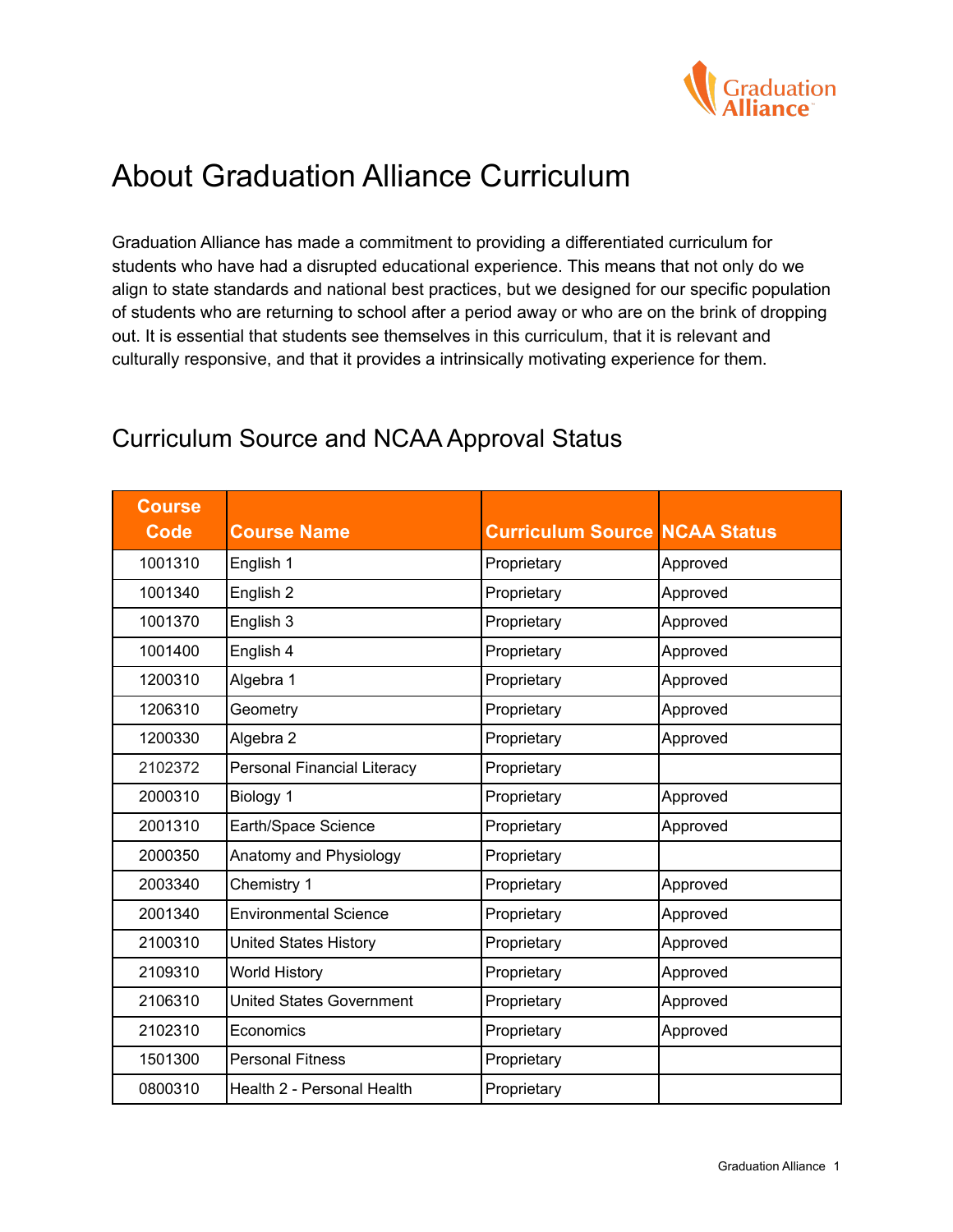

| 0100320 | Art in World Cultures                     | Proprietary |          |
|---------|-------------------------------------------|-------------|----------|
| 1300300 | Music Theory 1                            | Proprietary |          |
| 0101300 | Two Dimensional Studio Art                | Proprietary |          |
| 0107410 | Film 1                                    | Proprietary |          |
| 0708340 | Spanish 1                                 | Proprietary | Approved |
| 0708350 | Spanish 2                                 | Proprietary | Approved |
| 1007305 | Speech 1                                  | Proprietary |          |
| 8500375 | <b>Blueprint for Professional Success</b> | Proprietary |          |
| 0800350 | <b>Adolescent Health Problems</b>         | Proprietary |          |
| 8500310 | Child Development                         | Proprietary |          |
| 8909020 | Human Growth and Development              | Proprietary |          |
| 1006375 | Social Media 1                            | Proprietary |          |
| 8417110 | <b>Health Science Foundations</b>         | Proprietary |          |

## Curriculum Research and Best Practices

The following strategies have been proven over time to be effective with returning dropouts and are foundational to our instructional approach:

**Individualized Learning Plans (ILPs)** - The use of ILPs increases relevance for a population that has to balance their desire to complete their education with competing and complex life issues. ILPs allow students to map their education and chart their progress toward completion, increasing ownership, motivation, and self-efficacy.

**Guided Independent Study** - this approach allows each student to spend the time on the areas of a course where they need additional help or skill development and to move more quickly through the sections that they have already mastered, which is key to managing the disrupted academic background and variations in skill of returning dropouts.

**Modified Block Scheduling** - Students take two courses at a time in 4 week blocks. The sprints provide time boundaries that are manageable and can be easily subdivided into 1 week segments allowing us to provide timely intervention when students show signs of disengagement. Additionally, this modified block schedule allows students to earn .5-1 credit of transcriptable credit every 4 weeks, providing successful academic experiences early and often, which builds academic self-efficacy and motivation, both of which have been demonstrated in research to lead to better resiliency.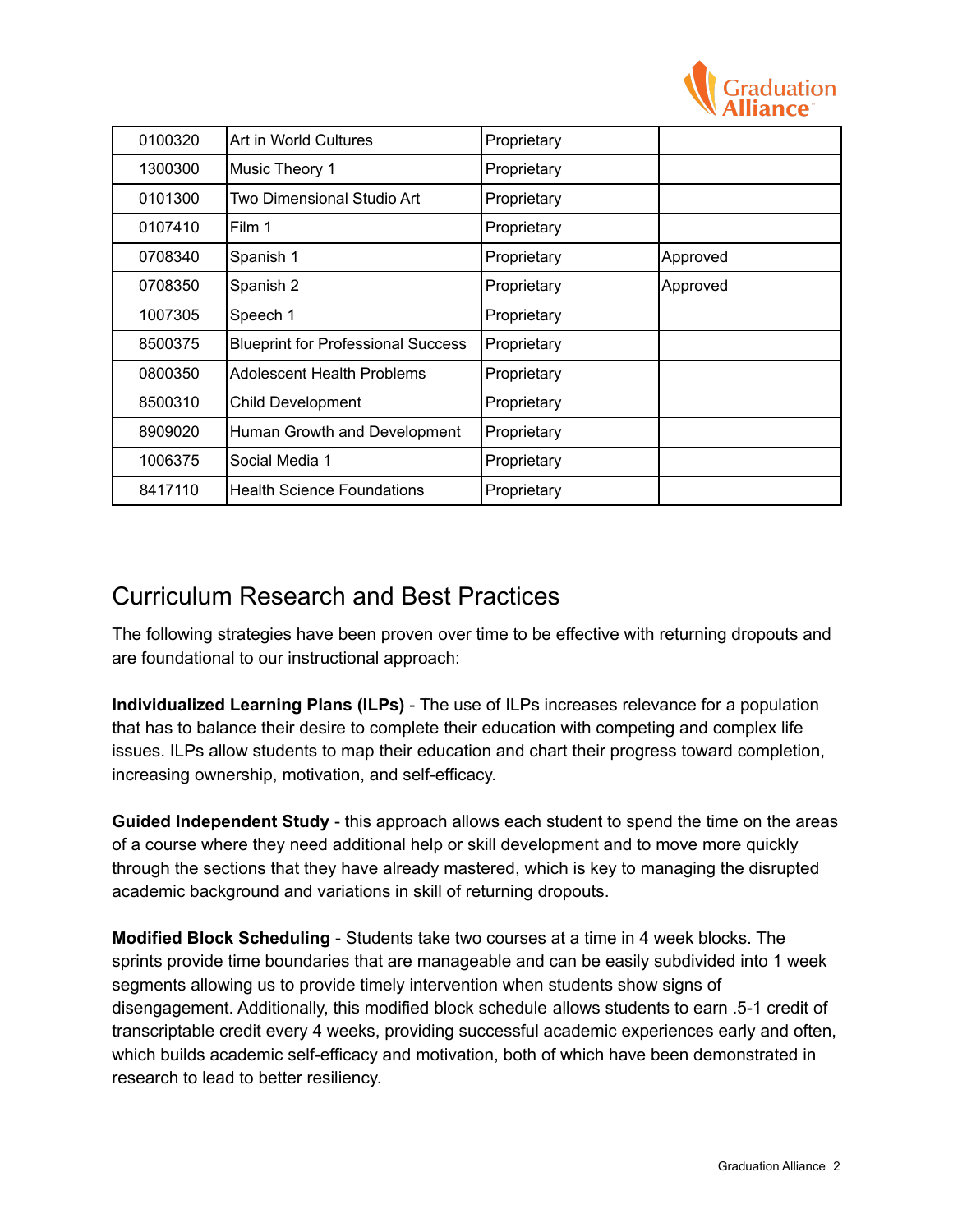

**360 Degrees of Support** - We provide individualized proactive academic and social interventions from a team of individuals - teachers, tutors, academic coaches, and local advocates. Interventions are based on data and analytics aligned with a set of Graduation Alliance's proprietary algorithms that have been demonstrated to improve student performance and persistence. Interventions are performed by teachers, Academic Coaches, and Local Advocates.

**Student Rewards Program -** Students who take positive steps toward and meet performance targets earn points that can be redeemed for gift cards. Through this program students connect their hard work to their ability to provide for their basic needs like food and transportation.

### *Related Research: ILPs, Guided Independent Study, Modified Block Scheduling, 360 Degrees of Support, Student Rewards:*

The *Dropout Recovery Resource Guide*, published in 2009, was commissioned by the Texas Education Agency and is based on best practices derived from more than 400 dropout recovery programs and a review of the national literature. The *Guide* identifies 21 principles of best practice ranging from program administration, recruiting and student tracking, individualized education programming principles, connecting education to career and post-secondary preparation, and mentoring. The practices of personalized learning plans, guided independent study, modified block scheduling, 360 degrees of support, student rewards, and career programming are all directly connected to the best practices identified in this seminal research.

*Effective Dropout Recovery Practices and the Graduation Alliance Approach* is a third party evaluation of Graduation Alliance's practices by the authors of the *Dropout Recovery Resource Guide*. It connects these strategies and practices listed above to the body of research on dropout recovery.

The National Dropout Prevention Center/Network's *15 Effective Strategies for Dropout Prevention* identifies 15 strategies that research identifies as instrumental for engaging at-risk students. Among them relevant to the strategies above are mentoring/tutoring, alternative schooling, after-school and out-of-school opportunities, active learning, educational technology, individualized instruction, and CTE.

*"Promoting Quality Individualized Learning Plans Throughout the Lifespan: A Revised and Updated "ILP HOW TO GUIDE 2.0""* by Solberg, Will & Osmon (2012). Per their research: "At last count, a total of 44 states, and the District of Columbia require or encourage the use of individualized learning plans (ILPs) for all students in K-12 education. Higher education is also beginning to look at ILPs as a strategy for increasing college completion rates and helping adults understand how to use their educational opportunities in ways that advance them towards their career and life goals. The Workforce Innovation and Opportunity Act of 2014 (WIOA) has embraced a personalized career development process that extends the relevance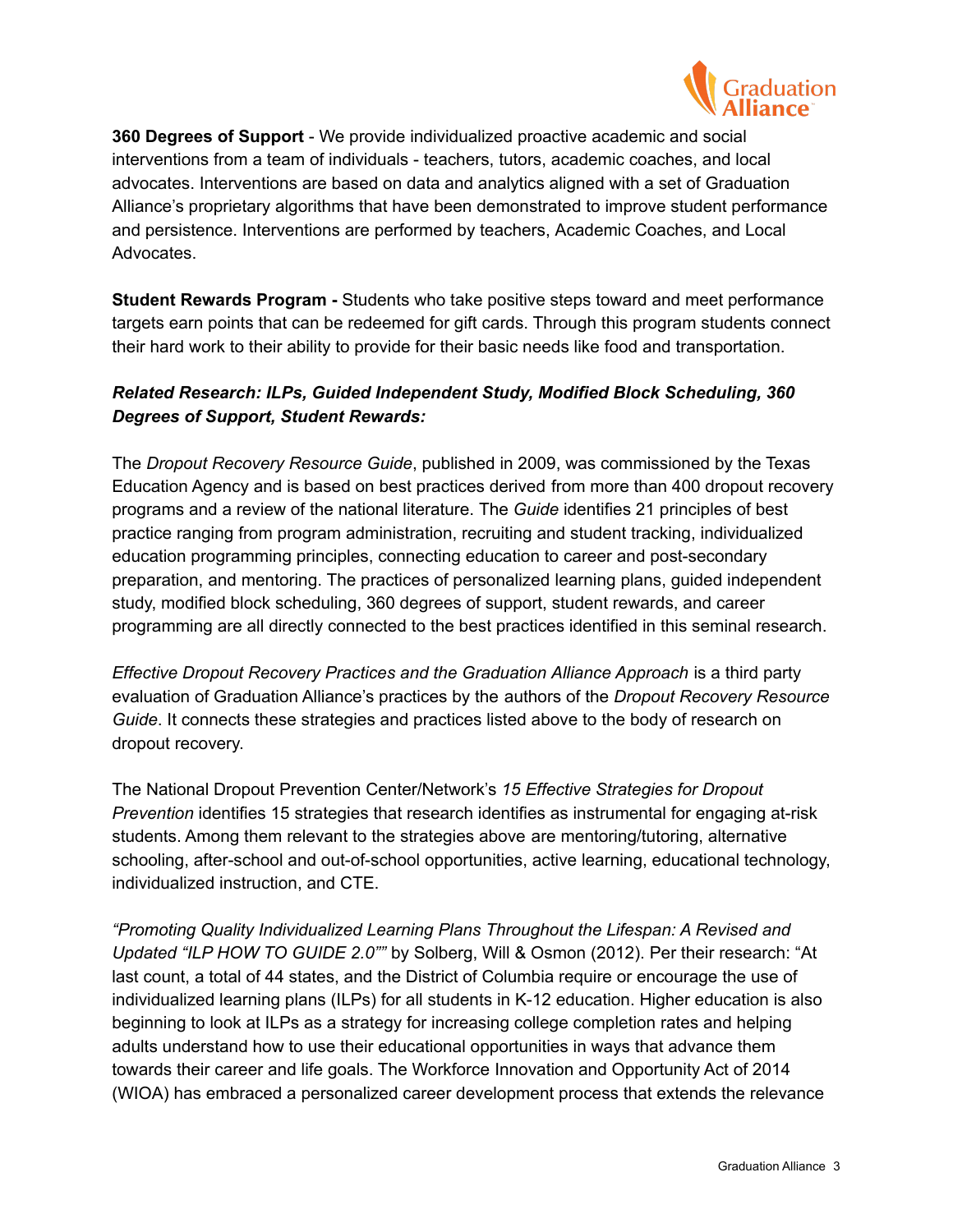

of ILPs to adults and youth with and without disabilities who seek support from American Job Centers (also known as One Stop Centers) and/or vocational rehabilitation agencies."

**Career Programming -** Research shows that providing tangible connections to the world of work through career training programs has the potential to dramatically increase academic engagement for at-risk students. Graduation Alliance provides opportunities for every student to participate in professional skill acquisition coursework, including employability skills, digital literacy, financial literacy, workplace safety, and career exploration and planning, career training in one of ten Pathways, and work experience opportunities. Students work with their Academic Coaches to create an Individual Learning Plan that guides their course work and work experience opportunities through to graduation and beyond.

### *Related Research - Career Programming:*

Solberg's *"A Review of Literature: The Link Between Academic Resiliency and College and Career Readiness*" connects the use of college and career readiness intervention to improved persistence outcomes for at-risk students.

The National Center for Construction Education and Research (NCCER) has developed a number of best practice profiles from Association of Builders and Contractors (ABC) chapters that have worked with high school students to provide NCCER training and certification opportunities. Two profiles in particular, the ABC Pelican Chapter and ABC/Greater Michigan Chapter, provide compelling data around program retention, training advancement, and post-training employment opportunities for high school students participating in the NCCER training programs through partnerships with their local ABC chapters.

The Ohio Department of Higher Education's publication *Diploma to Career Pathways* connects the research on career programming coupled with high school completion programming for at-risk students to better engagement and ultimately better life outcomes for overage/under-credited students in Ohio.

Plank, et al.'s research published in "Dropping Out of High School and the Place of Career and Technical Education," (National Research Center for Career and Technical Education, 2005) found that students who took one CTE course for every two academic courses were at decreased risk for dropping out.

Kulik's research "Curriculum Tracks and High School Vocational Studies" (University of Michigan, 1998) indicated that high risk juniors and seniors were 8-10x less likely to dropout when enrolled in a CTE program.

The National Dropout Prevention Center/Network has identified the15 strategies that have the most positive impact on the dropout rate. These strategies include "career and technology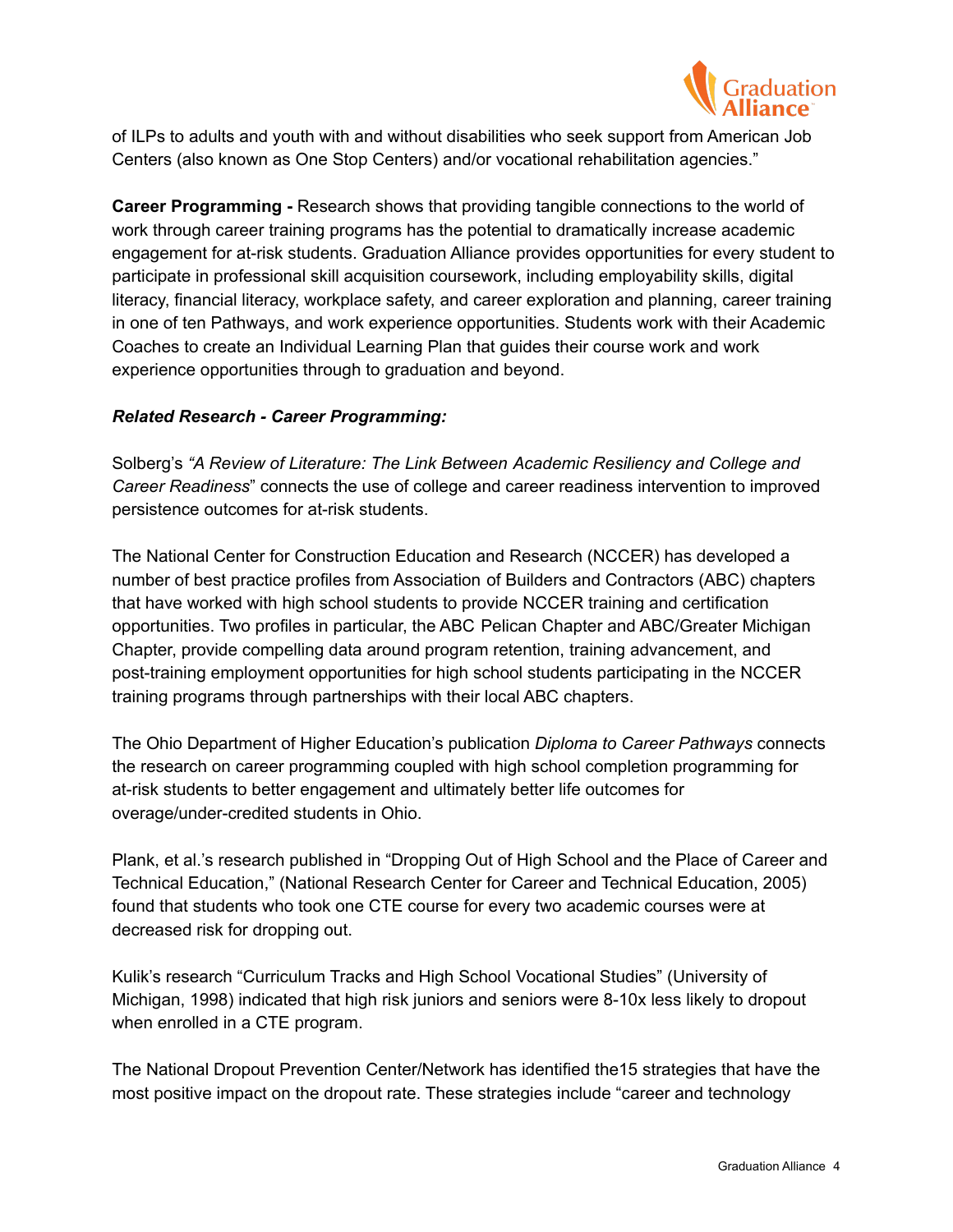

education."(National Dropout Prevention Center/Network, "Effective Strategies for Dropout Prevention."

Deloitte's *Boiling Point? The Skills Gap in U.S. Manufacturing* identifies key professional skills that middle skill employers desire and have a difficult time finding in employees. These identified skills are part of the skill acquisition and career programming.

# Basis for and Frequency of Revisions

Course design and revisions are made according to the ADDIE model of Instructional Design. According to the ADDIE model, curriculum development begins with the **A**nalysis of student characteristics, needs, and objectives, **D**esign of the curriculum, **D**evelopment of the curriculum and learning objects, **I**mplementation of the curriculum, and on-going **E**valuation of its effectiveness. This systematic and cyclical approach in the curriculum design process is driven and tightly aligned to all identified learning outcomes and standards.

Courses are continually monitored by the Graduation Alliance curriculum department for accuracy and efficacy. Minor revisions are made as needed to provide enhancements in lesson presentation, update external links, correct mistakes, or clarify expectations or instructions as identified by teaching or support staff members or students. Major revisions are made when changes in standards requirements, instructional alignment, or in learning expectations occur. Courses are updated on an ongoing basis through teacher feedback, regular course reviews, and when relevant learning standards are revised. Continuous quality enhancements are informed weekly by teacher mentor data and monthly, using student end of course feedback.

Learner feedback is continuously collected via student input to instructors and academic staff, which is relayed to the curriculum team for review and course revisions. End of course surveys are also conducted biannually. This data is used to inform practices of instructors and the curriculum team.

## Research Related to Effectiveness of Curriculum

Graduation Alliance subscribes to Quality Matters, a national third-party validator of best practices in online learning. In addition to putting it's curriculum team through the Quality Matters training and using the rubrics to inform design, Graduation Alliance has contracted with Quality Matters evaluators to review and evaluate both it's approach to instructional design and individual courses itself. Graduation Alliance's curriculum template review resulted in a rare perfect score on first attempt.

Graduation Alliance has submitted a number of courses to the American Council on Education (ACE) for review against rigor of content and learning outcomes. Twenty nine of Graduation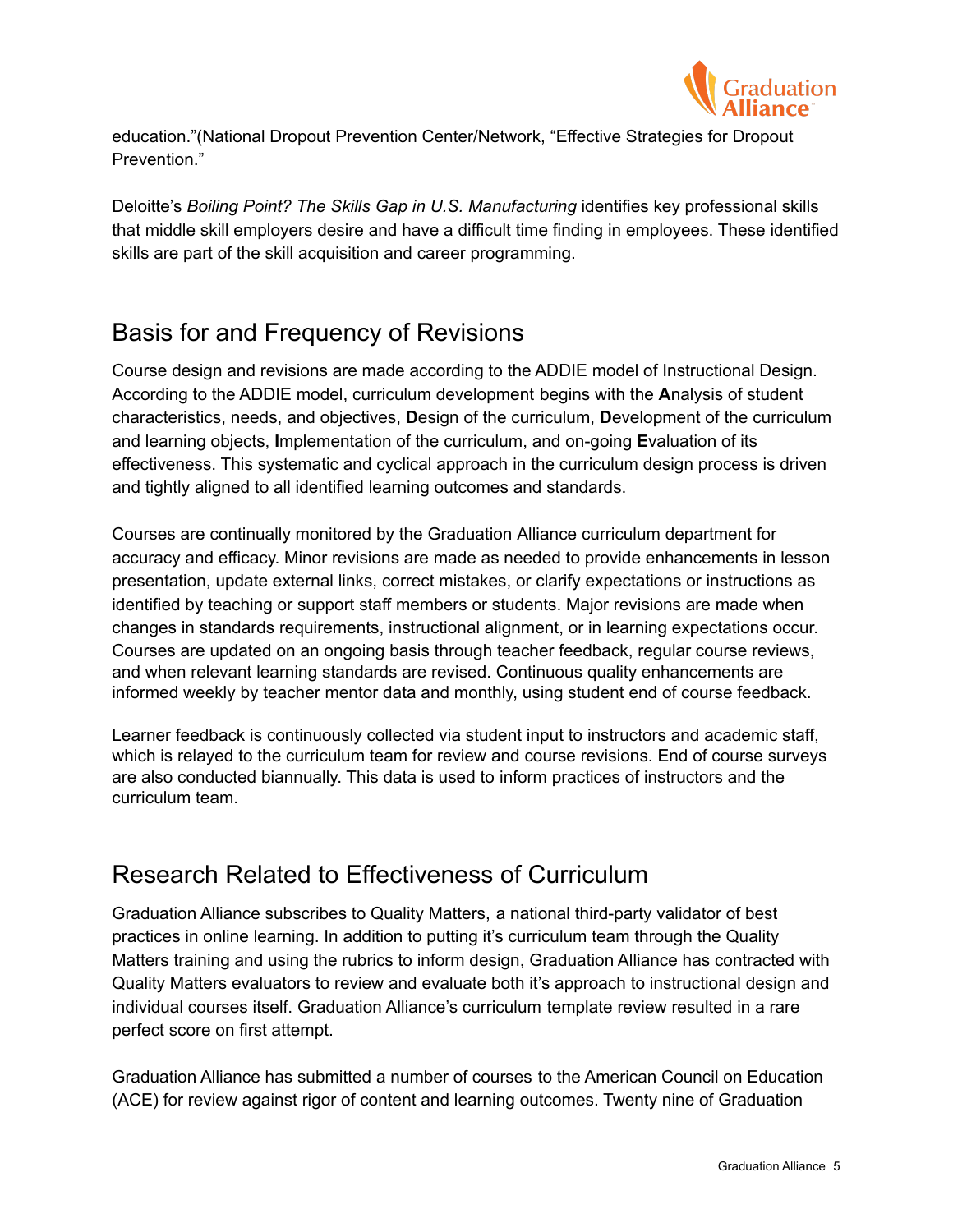

Alliance's courses have been recommended by ACE for college credit, creating the opportunity for early college pathways for Graduation Alliance students.

Finally, we know that curriculum is one important part of a total system of education leading to outcomes that matter. *Effective Dropout Recovery Practices and the Graduation Alliance Approach* is a third party evaluation of Graduation Alliance's practices by the authors of the *Dropout Recovery Resource Guide* which was commissioned by the Texas Education Agency in 2009. It connects Graduation Alliance's programmatic strategies and practices to the body of research in best and promising practices on dropout recovery.

# Evidence that Content and Assessments are Accurate, Free of Bias, and Accessible for Students with Disabilities and Limited English Proficiency

The district partnering with Graduation Alliance is responsible for ELL assessment, placement, and services required for identifying and serving non-English Language Proficient students in accordance with state law, including, where necessary, translation services.

Graduation Alliance will work with the District to implement the program as a support to students gaining more fluency in English vocabulary. These supports include curriculum supports, communication supports, and mentoring support for students and families.

## Curriculum Supports

Graduation Alliance subscribes to Quality Matters, a national third-party validator of best practices in online learning. In addition to putting it's curriculum team through the Quality Matters training and using the rubrics to inform design, Graduation Alliance has contracted with Quality Matters evaluators to review and evaluate both it's approach to instructional design and individual courses itself. Graduation Alliance's curriculum template review resulted in a rare perfect score on first attempt. Evaluators reviewing content assess for and confirm accuracy of content, freedom from bias, and accessibility of design following the principles of Universal Design of Instruction.

Graduation Alliance's practices as they relate to accessibility for students with disabilities and limited English proficiency include:

### **Multiple Means of Engagement:**

● Each course includes a Course Success Strategies lesson with support resources and helpful instructions to help students engage with the material and assignments.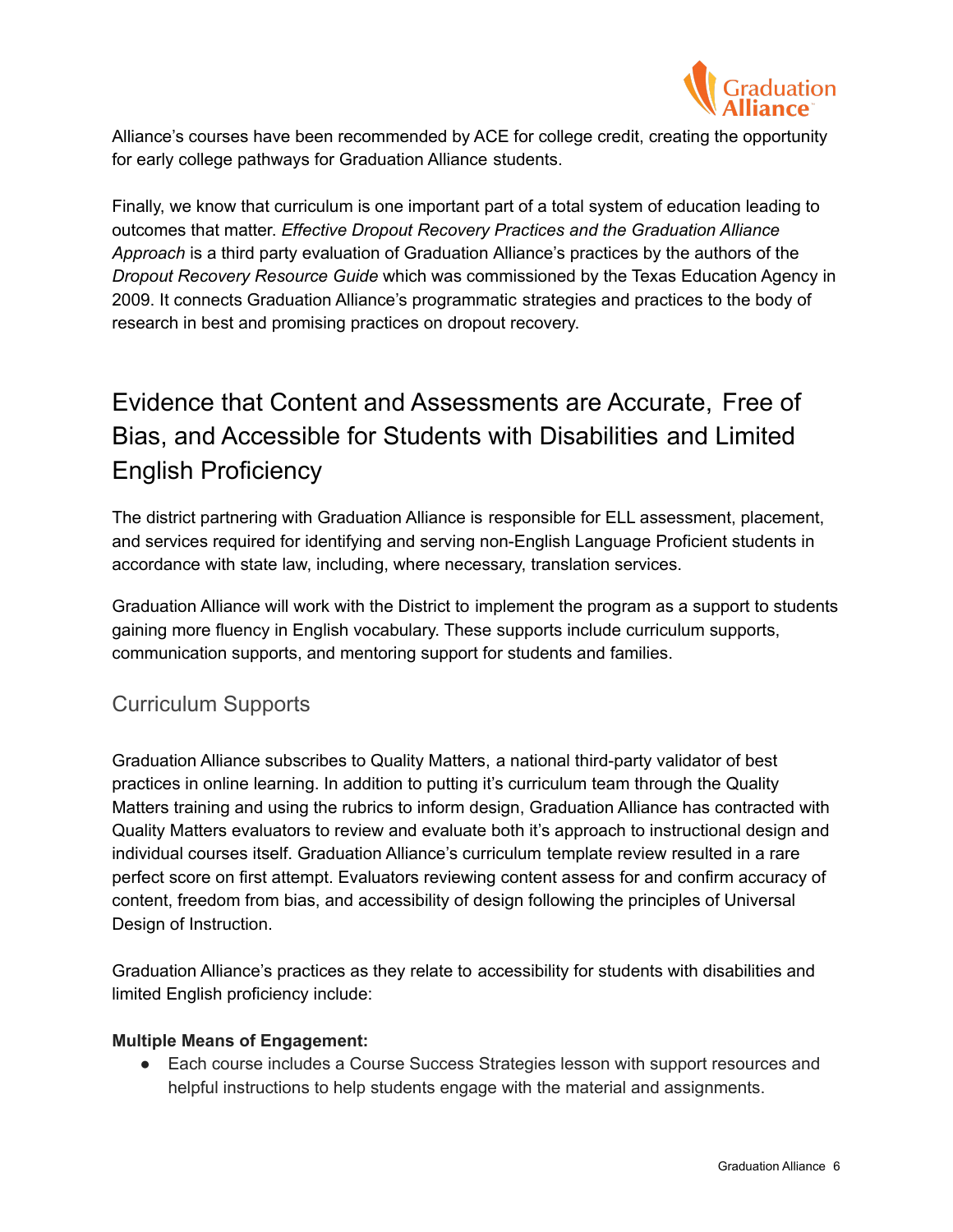

- Learning objectives are clearly stated in terms accessible to the students.
- Lessons include various displays of information and autograded activities for students to practice for example: flash cards, compare and contrast card sorting, tabbed information, videos, pop-up questions, etc.
- Assignments are written by our teachers to be authentic to our population
- Courses include class discussions for students to reflect and respond to each other
- Students are introduced to their instructor at the beginning of the course

#### **Multiple means of Representation:**

- Course content is provided using lesson text, images, videos, and articles
- Images are tagged with alternate text for accessibility with screen readers
- Videos include closed captions or alternate text is made available for students to access information
- Course content is scaffolded for students to build application of skills
- New terms and concepts are explained in the lesson or with interactive hover-over tooltips.
- Diverse avatar characters and other imagery of diverse learners appear throughout the courses

#### **Multiple means of Action & Expression:**

- Lessons include multiple options for navigation between pages
- Students receive immediate feedback for in-lesson pop-up questions as well as auto-graded quizzes
- Students demonstrate various application of skills by completing assignments that include essay writing, presentations, role-playing, audio and/or video recordings, and class discussions

### Communications and Mentoring Supports

Additional supports for English Language Learners include translations of outreach materials in languages identified by the district. Bilingual outreach counselors and academic coaches are available to support Spanish speaking students and families.